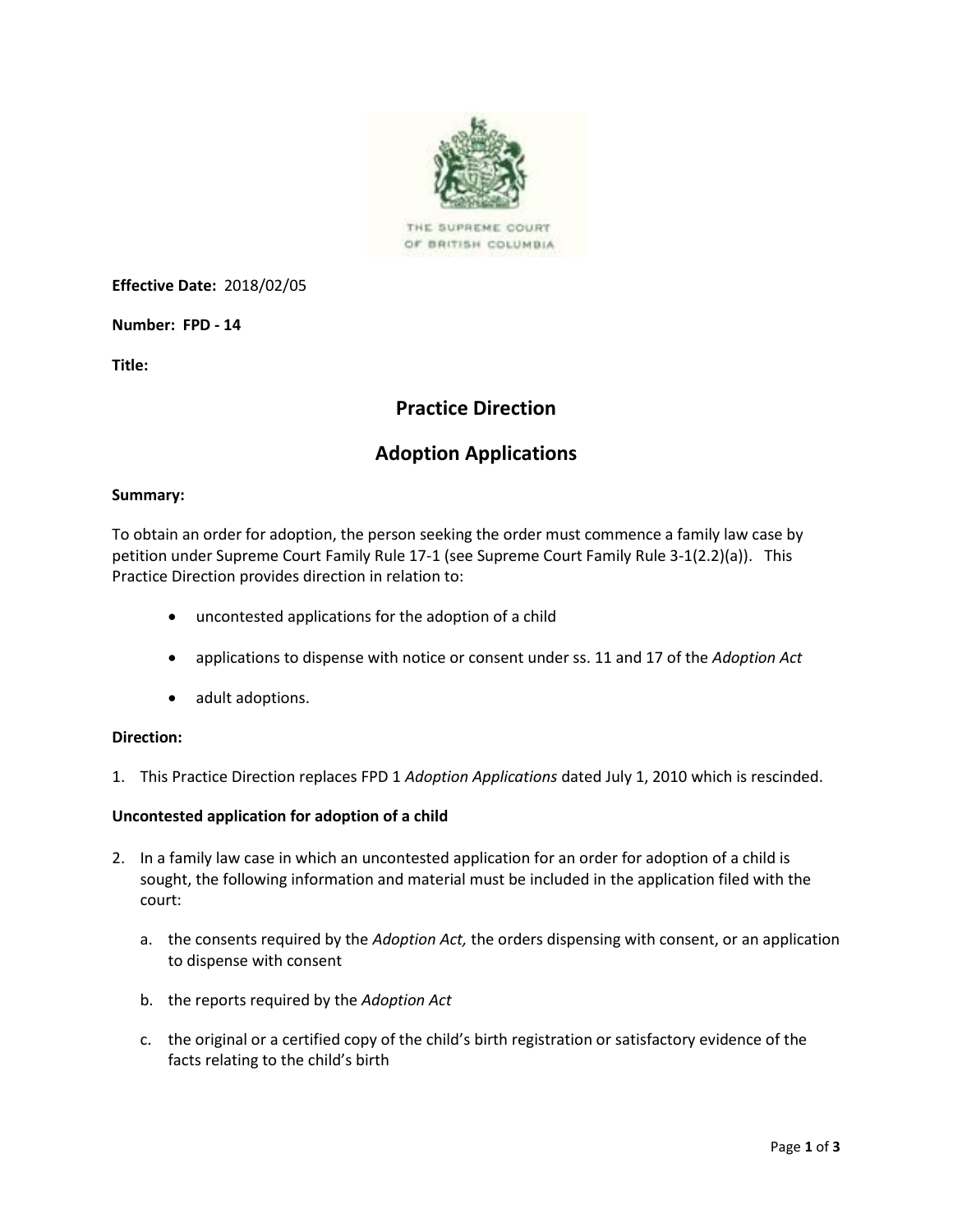- d. a list of all persons who have had care of the child and with whom the child has resided since birth, showing the relevant periods
- e. where there is more than one applicant, information on the relationship between the applicants
- f. the age, occupation and residence of the applicant(s)
- g. information regarding the ability of the applicant(s) to bring up, maintain and educate the child
- h. information regarding any other children of the applicant(s) including particulars of their ages and place of residence
- i. the extent, if any, to which any non-adopting natural parent has supported or exercised contact with the child or access to the child,
- j. information regarding:
	- the residency of the child in the preceding six months as required by section 35 of the *Adoption Act,* or
	- the basis upon which an order dispensing with this residency requirement is sought, including any recommendation made by the director or an adoption agency in this regard.
- k. whether there is an order, or an agreement enforceable as an order under the *Family Law Act* in place for contact with or access to the child by a parent or other person
- l. where the petitioner seeks an order pursuant to s. 38(2) of the *Adoption Act*, the adoption application must include the following information relating to the best interests of the child:
	- the history of contact or access between the child and the person seeking contact or access
	- information regarding the relationship between the parties to the agreement
	- a report from the adoption worker as to whether ongoing contact or access is in the best interests of the child.

#### **Applications to dispense with notice or consent (ss. 11 and 17 of** *Adoption Act***)**

- 3. Subject to paragraph 5 of this direction, an application under section 11 of the *Adoption Act*  dispensing with notice of a proposed adoption to a birth father and an application under section 17 of the *Adoption Act* dispensing with consent to an adoption, may be included in an application for an order for adoption under Supreme Court Family Rule 17-1((24).
- 4. Where an application is made under section of 17 of the *Adoption Act* to dispense with consent of a child's father to a proposed adoption, the affidavit in support of the application must:
	- a. specify which paragraph of section 26(2) of the *Family Law Act* or of section 13(2) of the *Adoption Act* it is alleged applies to the child's father, and